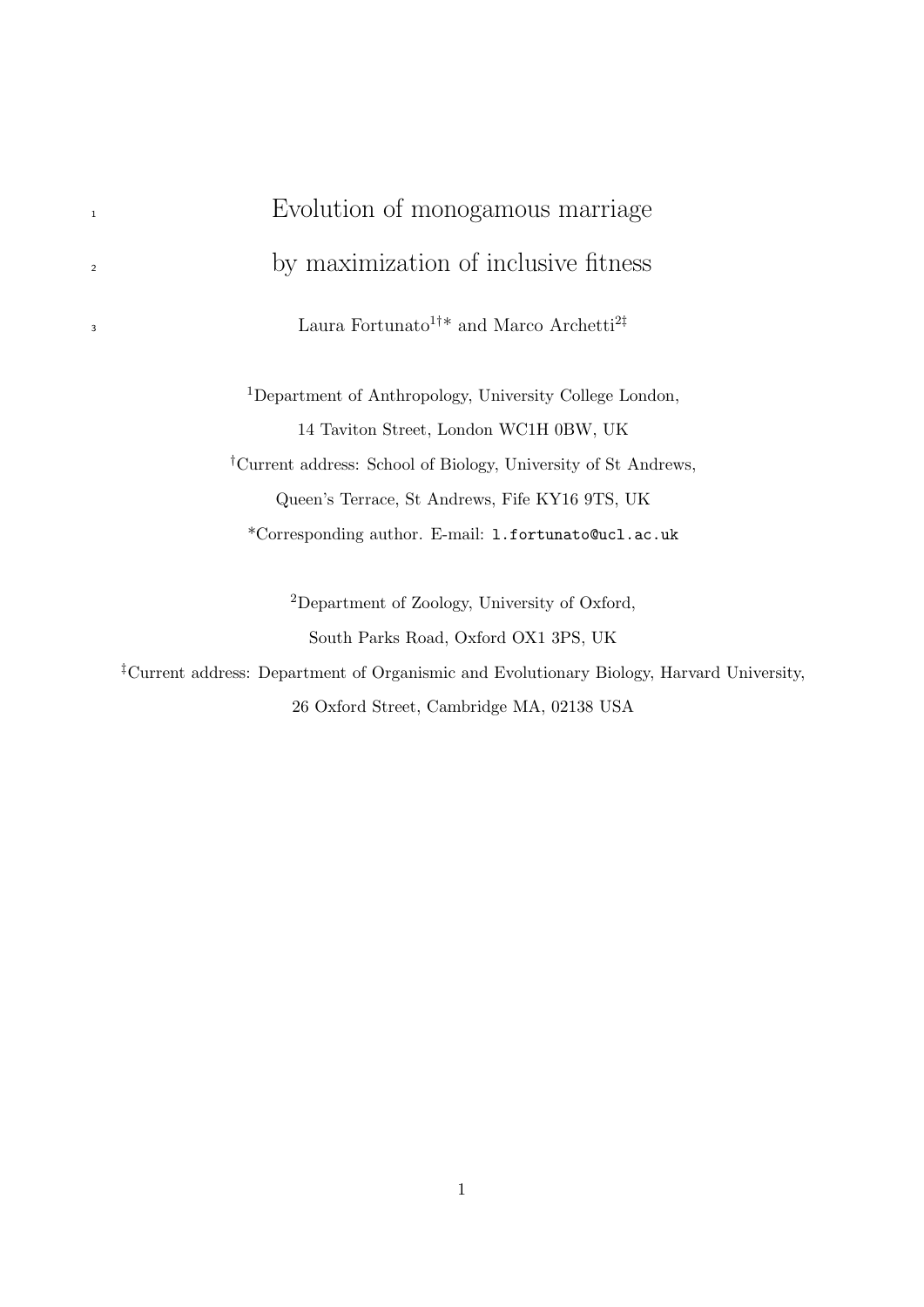#### **Abstract**

 The majority of human societies allow polygynous marriage, and the prevalence of this practice is readily understood in evolutionary terms. Why some societies prescribe monog- amous marriage is however not clear: current evolutionary explanations — that social monogamy increases within-group co-operation, giving societies an advantage in compe- tition with other groups — conflict with the historical and ethnographic evidence. We show that, within the framework of inclusive fitness theory, monogamous marriage can be viewed as the outcome of the strategic behaviour of males and females in the allocation of resources to the next generation. Where resources are transferred across generations, social monogamy can be advantageous if partitioning of resources among the offspring of multiple wives causes a depletion of their fitness value and/or if females grant husbands higher fidelity in exchange for exclusive investment of resources in their offspring. This may explain why monogamous marriage prevailed among the historical societies of Eurasia: here, intensive agriculture led to scarcity of land, with depletion in the value of estates through partitioning among multiple heirs. Norms promoting high paternity were common among ancient societies in the region, and may have further facilitated the establishment of social monogamy. In line with the historical and ethnographic evidence, this suggests that monogamous marriage emerged in Eurasia following the adoption of intensive agriculture, as ownership of land became critical to productive and reproductive success.

 Keywords marriage, wealth inheritance, monogamy, polygyny, paternity, human social behaviour, kin selection, inclusive fitness, strategic behaviour, social norms, human behavioural ecology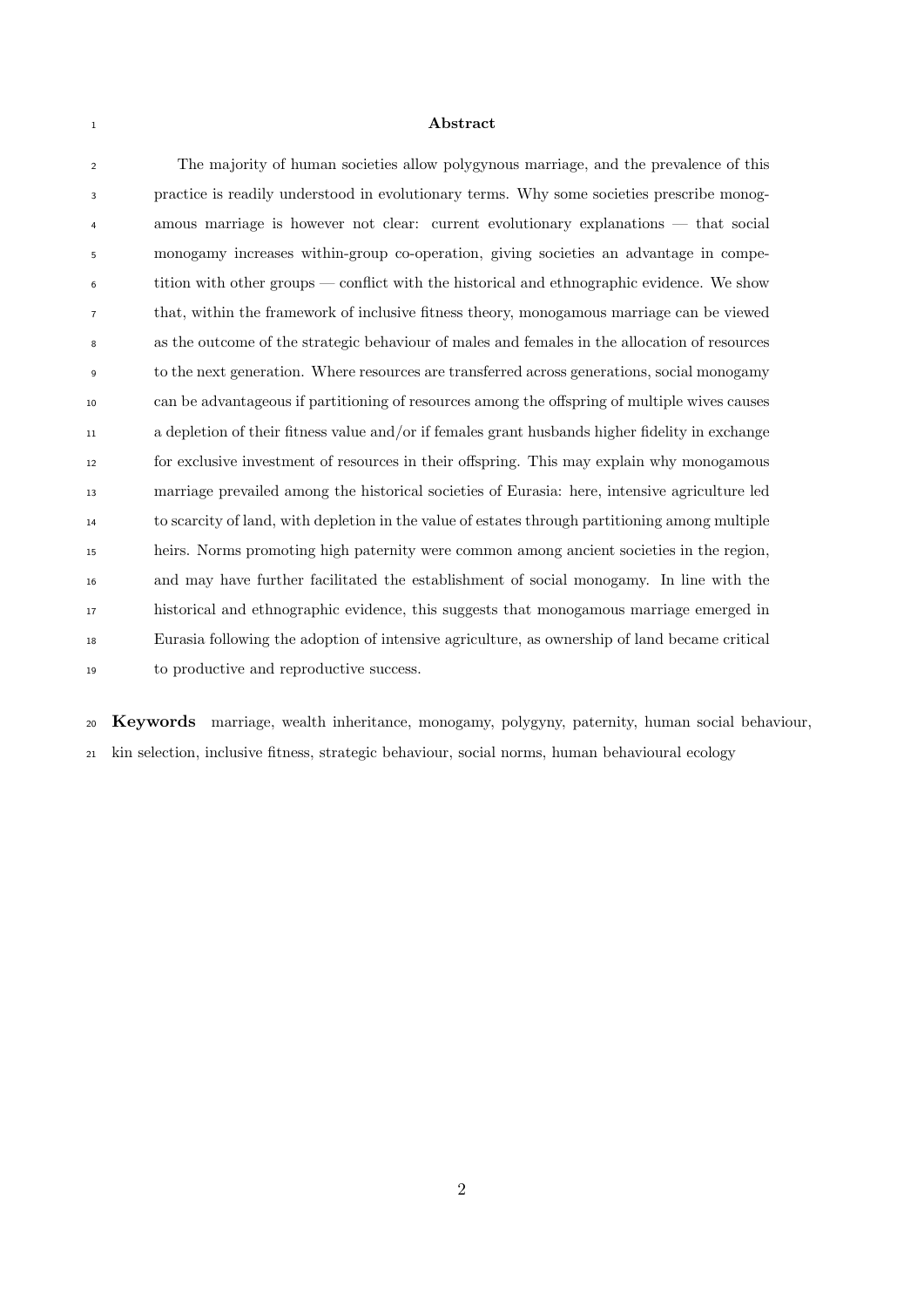## <sup>1</sup> Introduction

## Background

 Eighty-three percent of human societies allow polygynous marriage (Murdock & White 1969; Murdock & Wilson 1972). In humans, as in other sexually reproducing species, the lower investment in gametes by males leads to the higher potential rate of reproduction of individual males relative to individual females. This, coupled with proximate constraints such as internal gestation and lactation, produces the typical mammalian pattern of polygynous breeding, characterized by high male investment in mating effort and high female investment in parental effort (Trivers 1972; Clutton-Brock & Vincent 1991). Extension of this paradigm to human social systems is used to explain the cross-cultural prevalence of polygynous marriage (e.g. Low 2003, 2007; Marlowe 2003). In some societies that allow polygynous marriage the majority of men may be each married to a single wife, because few command sufficient skill or resources to marry polygynously (White 1988). This marriage pattern, sometimes referred to as "monogamy" (e.g. Marlowe 2003), is common among foragers and likely evolved because of the benefits of biparental care to offspring survival (Low 2003, 2007).

 This is distinct from the system of social monogamy found in the remaining 17% of societies, in which polygynous marriage is forbidden or disapproved (Murdock & White 1969; Murdock & Wilson 1972). Current evolutionary explanations view this marriage strategy as a mechanism of reproductive levelling (e.g. Alexander et al. 1979; Alexander 1987; Bowles et al. 2003). A system of "socially imposed monogamy" (Alexander et al. 1979, p. 420) would reduce within-group competition by suppressing differences in reproductive success among men. Because of the attendant increase in within-group co- operation, societies adopting this strategy would have an advantage in competition with other groups. This would enable the cohesion of increasingly larger societies, ultimately leading to the formation of large nations (Alexander et al. 1979; Alexander 1987). However, social monogamy long predates the establishment of large nation states (Herlihy 1995): while the diffusion of norms prescribing monogamous marriage is commonly attributed to the spread of Christianity, restrictions on polygynous marriage appear in the earliest historical records (Westermarck 1921). For instance, Babylonian men were legally entitled to an additional wife only under special circumstances, such as illness or infertility of the first (as 28 documented by the Codex Hammurabi, early second millennium BCE); strict monogamy is the only legally recognized form of marriage documented for ancient Greece and Rome (Herlihy 1995; Scheidel 2009). More importantly, the "socially imposed monogamy" model rests on the assumption that monogamous marriage significantly reduces the variance in male reproductive success (Alexander et al. 1979). However, the historical and ethnographic evidence show that dominant individuals invariably attain extraordinary reproductive success even where marriage is strictly monogamous (Herlihy 1995; Low 2003; Scheidel 2009). Ancient Rome is a case in point: despite the fanatical prescription of monogamous marriage,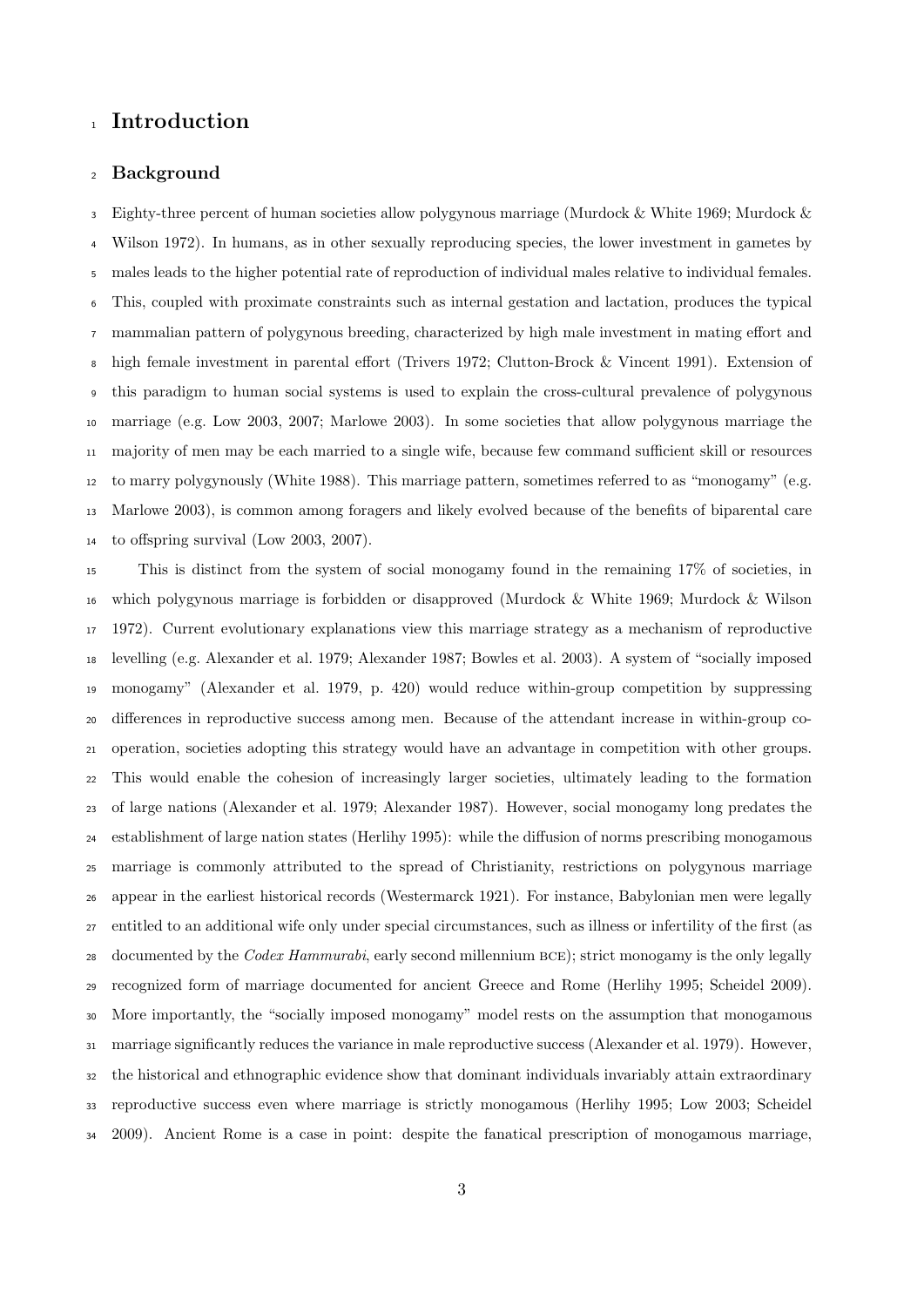wealthy men fathered children by large numbers of slave women (Betzig 1992b,a; Herlihy 1995; Scheidel 2009). Consistently, across data for 18 modern populations collated by Brown et al. (2009) we found no significant difference in variance in male reproductive success between societies practising monogamous 4 marriage ( $n = 6$ , median: 10.0, range:  $2.3 - 23.6$ ) and societies practising polygynous marriage ( $n = 12$ , 5 median: 10.4, range:  $8.1 - 24.4$ ) [Mann-Whitney U = 27.00,  $z = -0.84$ , n.s.,  $r = -0.20$ . We coded societies on marriage strategy based on information in the original references in Brown et al. (2009), or references therein; our coding corresponds to the mating system coding in Brown et al. (2009), except for the Pimbwe, Dobe !Kung, and Ache, which we coded as practising polygynous marriage]. This evidence suggests that monogamous marriage may have evolved as a form of "monogamous transfer" of a man's resources rather than as a form of monogamous mating.

## <sup>11</sup> Objectives and rationale

 Here we address the question of the function of marriage strategies, that is, of their adaptive value in terms of differential reproduction, and show that the evolution of monogamous marriage can be understood within the framework of inclusive fitness theory (Hamilton 1964a,b). At this ultimate level of explanation, we can ask evolutionary questions about cultural behaviours — that is, behaviours that are acquired 16 through social transmission (Richerson & Boyd 2005) — without reference to the underlying mechanism of transmission (Dunbar & Barrett 2007). How a given behaviour is transmitted, whether genetically or through social learning, is a proximate question (West et al. 2007). We proceed in three steps. In the remainder of this section, we identify two candidate factors that can make social monogamy, as a form of "monogamous transfer" of resources, advantageous over alternative marriage strategies. Next, we develop a game-theoretic model of the strategic behaviour of males and females in the allocation of resources to the next generation to show that these factors can indeed result in monogamous marriage as a stable evolutionary strategy. Finally, we discuss previous anthropological observations on the history and cross-cultural distribution of marriage strategies in the context of the model, and briefly outline specific predictions to be tested against the archaeological, historical, and ethnographic data.

 Evolutionary accounts of marriage strategies typically assume that male reproductive success is constrained by access to females. However, in traditional human societies where individuals hold rights to property, inherited wealth is a key determinant of reproductive success, and reproductive opportunities may be constrained more by ownership of resources than by access to mates. In these societies, individuals are expected to transfer resources across generations in ways that maximize the effect of the resources on their inclusive fitness (Rogers 1990; Hrdy & Judge 1993). To the extent that there is a trade-off between transmitting genes and transmitting wealth to the next generation (Rogers 1990), in some cases the optimal strategy may be to concentrate resources in a limited number of heirs. By definition, social monogamy channels a man's property to the offspring of a single wife; additionally, unigeniture (e.g.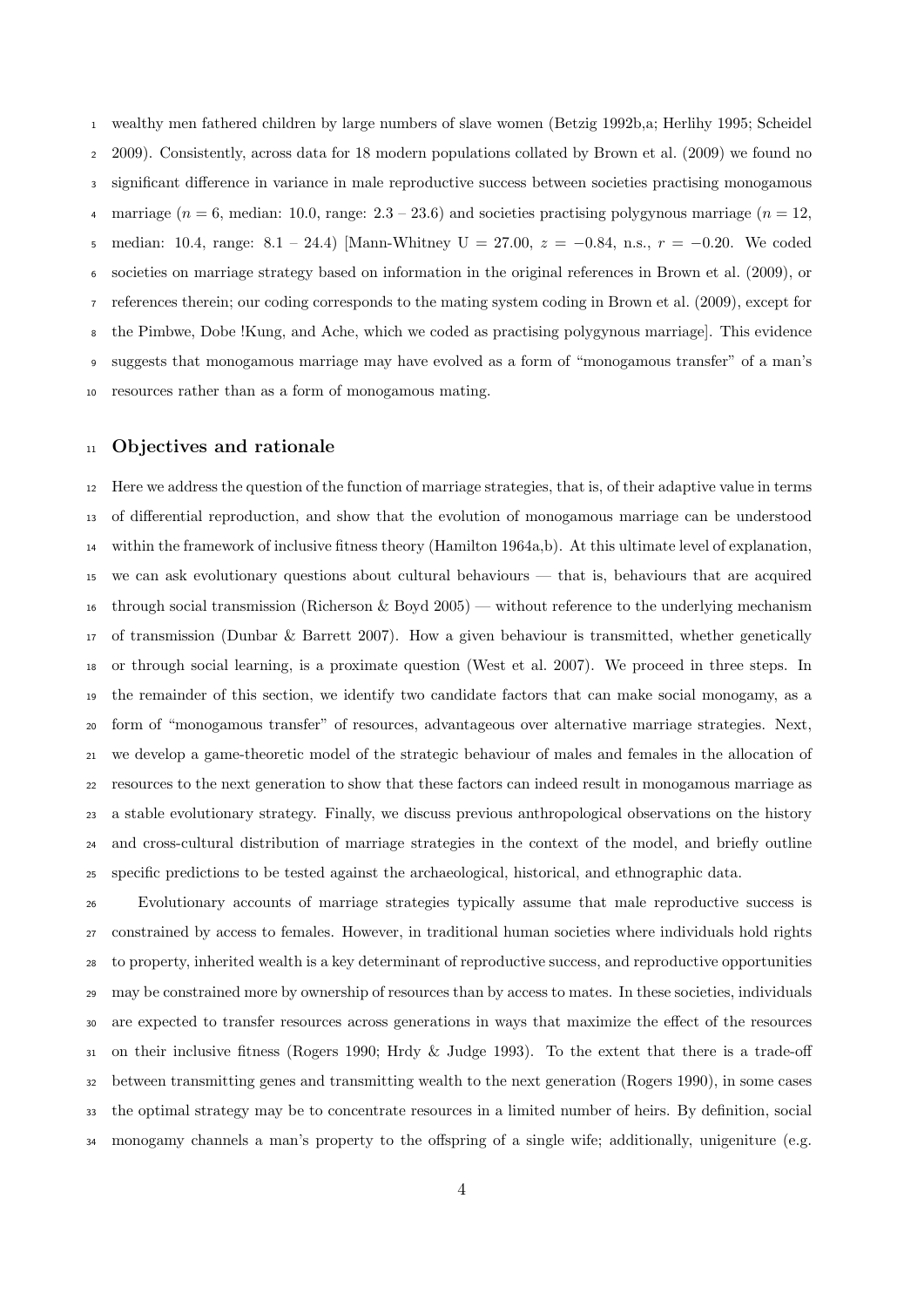primo- or ultimogeniture) may be used to avoid partitioning resources among them. In contrast, the property of a polygynous man is typically divided among his wives' offspring (although unigeniture may apply within sets of siblings by the same mother) (Gray 1964; Mair 1971; Goody 1976). This suggests that social monogamy may be advantageous where partitioning of resources causes a depletion of their fitness value.

 But in humans, as in other sexually reproducing species, the reproductive interests of individuals in a socially monogamous pair only coincide if the male is the biological father of the female's offspring (Alexander 1987). Therefore, males need to balance the benefit of investing in closely related heirs with the risk of investing in someone else's offspring. If a man has a low probability of being the biological father of his wife's children, he may be better off investing in his sister's: relatedness to a sister is always certain (through one's mother), as is relatedness to her offspring (Alexander 1974; Greene 1978). In fact, the transfer of a man's property to his sister's sons is common in societies with frequent female extramarital sex (Flinn 1981; Hartung 1981). We extend this reasoning to incorporate the strategic behaviour of females: if natural selection favours males who allocate resources based on their level of paternity, in turn it may favour females who allocate paternity based on the degree of male investment in their offspring. The resulting trade-off between paternity and investment of resources may lead to social monogamy: males would benefit from increased paternity in their wife's offspring, and females from exclusive investment of their husband's resources. Of course, this mechanism can only operate if males have cues about paternity. In humans, in addition to direct phenotypic cues (see discussion in Geary 2006), indirect behavioural cues may include the conformity of females to norms regulating their sexual behaviour; such norms are found in the vast majority of societies (Broude & Greene 1976).

## Theoretical framework

 We capture these intuitive arguments with a game-theoretic model, described in detail in the supporting information (SI). We focus on a population in which both males and females marry either monogamously 25 or polygamously, with  $w \ge 1$  wives for males and  $h \ge 1$  husbands for females. Males transfer resources to the next generation "vertically" to their wives' offspring or "diagonally" to their sister's offspring 27 (Figure 1). Females produce one male and one female offspring; each sibling pair inherits resources  $\delta$ 28 from the parent generation, with  $\delta = \delta_m + \delta_f = 1$  in a monogamous population in which all males transfer 29 vertically, and  $0 \le \delta_m \le 1$  and  $0 \le \delta_f \le 1$  the male and female contributions to  $\delta$ . The fitness of each so sibling pair is given by  $\delta^z$ , with  $z > 0$ ; for  $z > 1$ , the fitness value of  $\delta$  is depleted when  $\delta$  is partitioned among the offspring of multiple wives.

 The probability p that a male is the biological father of his wife's offspring depends on the behaviour of 33 females, who give their husbands either "high" paternity  $p_H$  or "low" paternity  $p_L$ , with  $0 < p_L < p_H \leq 1$ .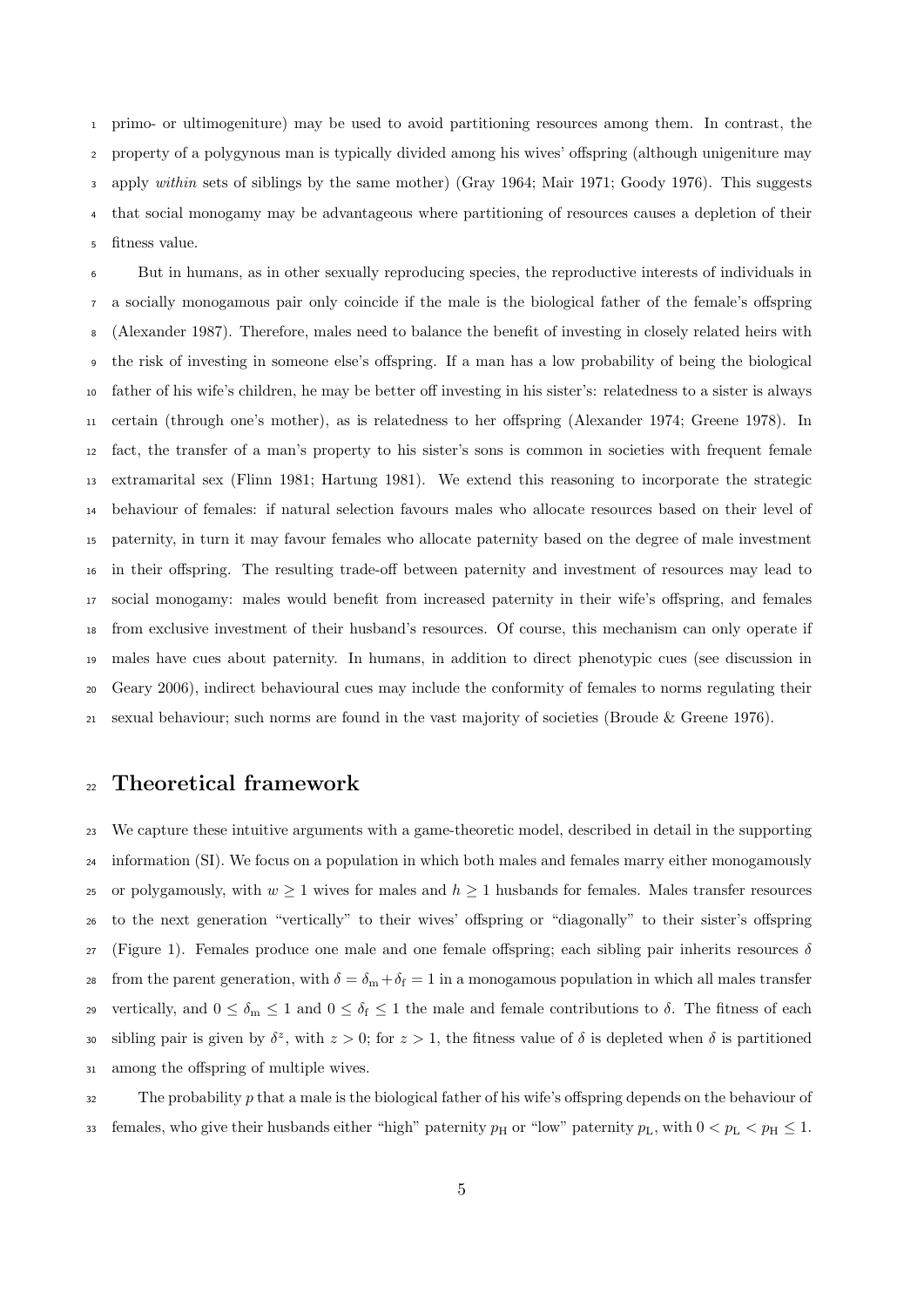1 Females obtain an additional generic advantage  $\alpha$  from mating with other males beyond their husbands, 2 with  $\alpha_{\rm L} > \alpha_{\rm H}$ , and  $\alpha_{\rm H} = 0$  for  $p_{\rm H} = 1$ . Males can infer their level of paternity from the behaviour of <sup>3</sup> females.

### <sup>4</sup> [Figure 1 approximately here]]

<sup>5</sup> Schematically, the inclusive fitness payoff for a focal male M in the parent generation is given by the 6 fitness value of resources  $\beta_i$ , inherited by the offspring  $\mathbb{B}'$  of his  $\mathring{w} \geq 1$  wives, plus the fitness value of <sup>7</sup> resources  $\phi_i$ , inherited by his sister's offspring  $\mathbb{F}'$ , each scaled by the respective coefficient of relatedness 8 ( $r_{\text{MIF}}$  or  $r_{\text{MIF}}$ ) (Figure 1; Table 1; SI Text). The subscript  $i = 1, \ldots, 4$  denotes the pathway through 9 which resources are transferred to the heir, as per Figure 1;  $\mathring{w} \neq w$  for a mutant focal male whose 10 marriage strategy differs from the strategy of resident males, and  $\mathring{w} = w$  in all other cases. Resources <sup>11</sup> are divided equally among the male's wives' offspring. This can be written as

$$
E_{\mathbb{M}} = \mathring{w} \left( \frac{\beta_1 + \beta_2 + \beta_3 + \beta_4}{\mathring{w}} \right)^{z} r_{\mathbb{M} \mathbb{B}'} + (\phi_1 + \phi_2 + \phi_3 + \phi_4)^{z} r_{\mathbb{M} \mathbb{F}'}.
$$

<sup>13</sup> Similarly, the inclusive fitness payoff for a focal female F is given by the fitness value of resources <sup>14</sup>  $\beta_i$ , inherited by the offspring  $\mathbb{B}'$  of her brother's  $w \geq 1$  wives, plus the fitness value of resources  $\phi_i$ , is inherited by her offspring  $\mathbb{F}'$ , each scaled by the respective coefficient of relatedness  $(r_{\mathbb{FF}'})$  or  $r_{\mathbb{FF}'})$ , plus 16 any advantage  $\alpha$  she obtains from mating with other males beyond her husbands (Figure 1; Table 1; SI 17 Text). As in the previous case, the subscript  $i = 1, \ldots, 4$  denotes the pathway through which resources 18 are transferred to the heir, as per Figure 1;  $\alpha \neq \alpha$  for a mutant focal female whose paternity strategy 19 differs from the strategy of resident females, and  $\alpha = \alpha$  in all other cases. This can be written as

20 
$$
E_{\mathbb{F}} = w \left( \frac{\beta_1 + \beta_2 + \beta_3 + \beta_4}{w} \right)^z r_{\mathbb{F} \mathbb{B}'} + (\phi_1 + \phi_2 + \phi_3 + \phi_4)^z r_{\mathbb{F} \mathbb{F}'} + \alpha.
$$

[[Table 1 approximately here]]

<sup>22</sup> The possible combinations of male and female strategies differ in inclusive fitness payoffs; given these <sup>23</sup> payoffs, we can derive evolutionarily stable equilibria consisting of a pair of male and female strategies <sup>24</sup> that cannot be invaded by rare mutants playing alternative strategies (Maynard Smith 1982) (SI Text).

# <sup>25</sup> Results

 Social monogamy is a stable evolutionary outcome under two scenarios (SI Text and Table S1); both require "suspicious" males, that is, males who transfer vertically if females are monogamous and provide "high" paternity, diagonally otherwise. In the first scenario females always provide "high" paternity. In the second scenario females are "astute", that is, they provide "high" paternity if males are monogamous, "low" paternity otherwise. Both combinations of male and female strategies result in monogamous marriage, vertical transfer, and "high" paternity.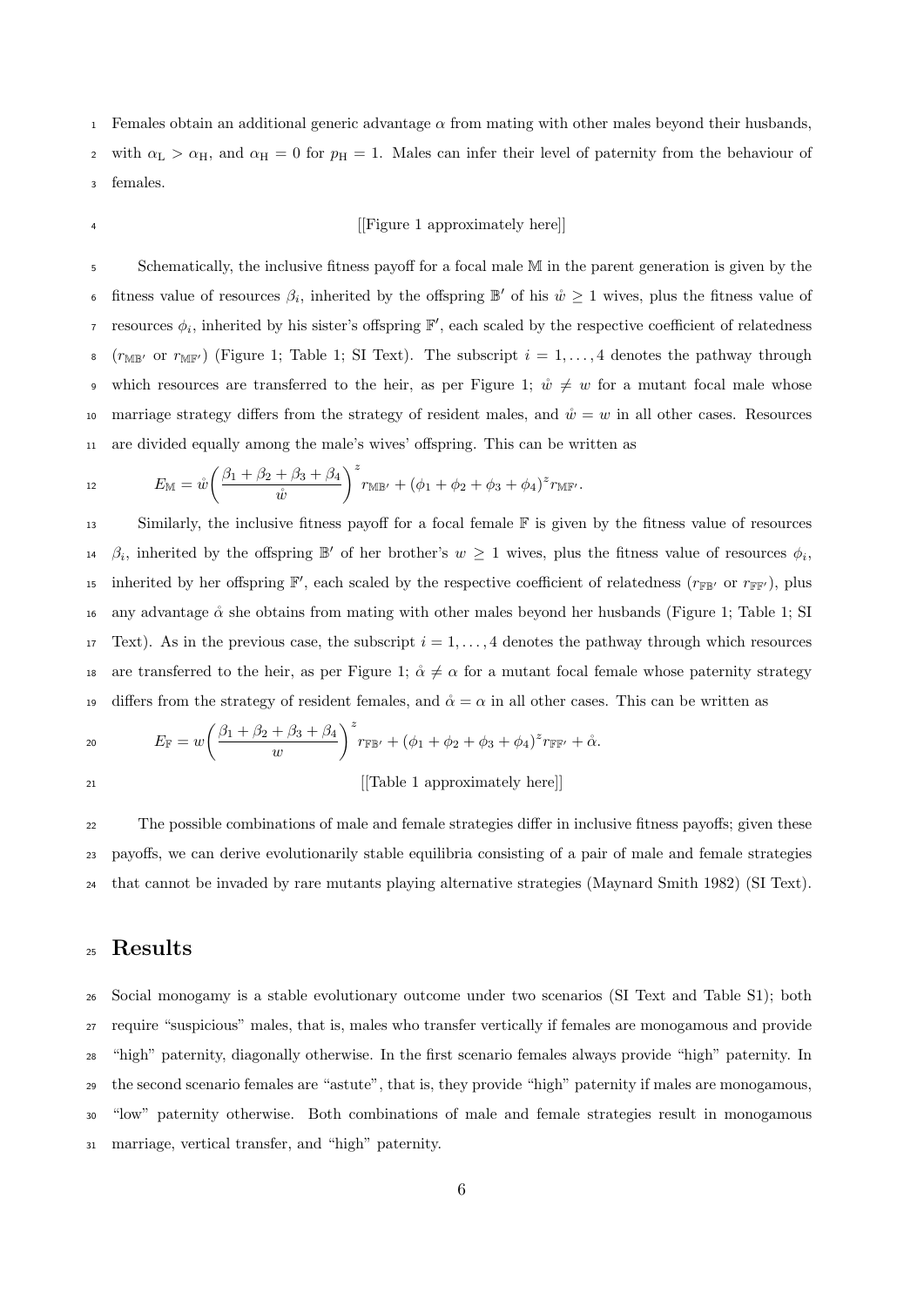#### <sup>1</sup> [[Table 2 approximately here]]

## <sup>2</sup> [[Figure 2 approximately here]]

3 Figure 2 illustrates the two scenarios for  $p_H = 1$ . In the first case, monogamy can be advantageous 4 where there is a fitness cost to dividing resources among the offspring of multiple wives (i.e. for  $z > 1$ ; condition b in Table 2; Figure 2a). In the second case, because of the strategic behaviour of females, polygynous males suffer a reduction in relatedness to wives' offspring; consequently, monogamy can be advantageous irrespective of whether the fitness value of resources is depleted through division (i.e. for  $\infty$  z > 0; condition b in Table 2; Figure 2b). Vertical transfer can be advantageous where the benefit to a man of providing extra resources to his sister's offspring is offset by their lower relatedness relative to 10 wife's offspring (i.e. for z below the threshold specified by condition c in Table 2; Figures 2a and 2b). Monogamy and vertical transfer become increasingly advantageous as each wife provides a relatively 12 smaller share of the resources inherited by her offspring (i.e. as  $\delta_{\rm m}$  increases and/or  $w_{\rm P}$  decreases; conditions b and c in Table 2; Figures 2a and 2b). Additionally, in the second case the benefit to monogamy increases as the relatedness between a polygynous male and his wives' offspring decreases 15 (i.e. as  $p_L$  decreases; for  $p_L < 1/w_P$ , any potential fitness benefit to polygyny is offset by the reduction 16 in relatedness to wives' offspring, such that monogamy is stable for all values of  $\delta_{m}$ ; condition **b** in Table 2; Figure 2b).

18 SI Figure S1 shows that these results hold for values of  $p_H < 1$ . Here  $p_H = 0.5$ , which is likely an extremely low value of pH: men would attain on average as much reproductive success by other men's 20 wives as by their own in a society with a paternity level of  $p < 0.5$  (Hartung 1981). For comparison, in contemporary populations men are the biological fathers of their putative children, on average, in 98.3% of cases if they have high confidence of paternity, and in 70.2% of cases if they have low confidence of paternity; actual paternity levels must fall between these values for most societies (Anderson 2006). As- suming that comparable paternity levels characterized our species' recent evolutionary past, this suggests that social monogamy represented a stable outcome in the evolution of human social systems.

## Discussion

 We developed a game-theoretic model to investigate whether monogamous marriage can be viewed as the outcome of the strategic behaviour of males and females in the allocation of resources to the next generation. The model showed that where resources are linked to fitness and are transferred across generations, social monogamy is a stable evolutionary outcome (i) if dividing resources among the offspring of multiple wives causes a depletion of their fitness value and/or (ii) if females grant husbands higher fidelity in exchange for exclusive investment of resources in their offspring. In both cases, the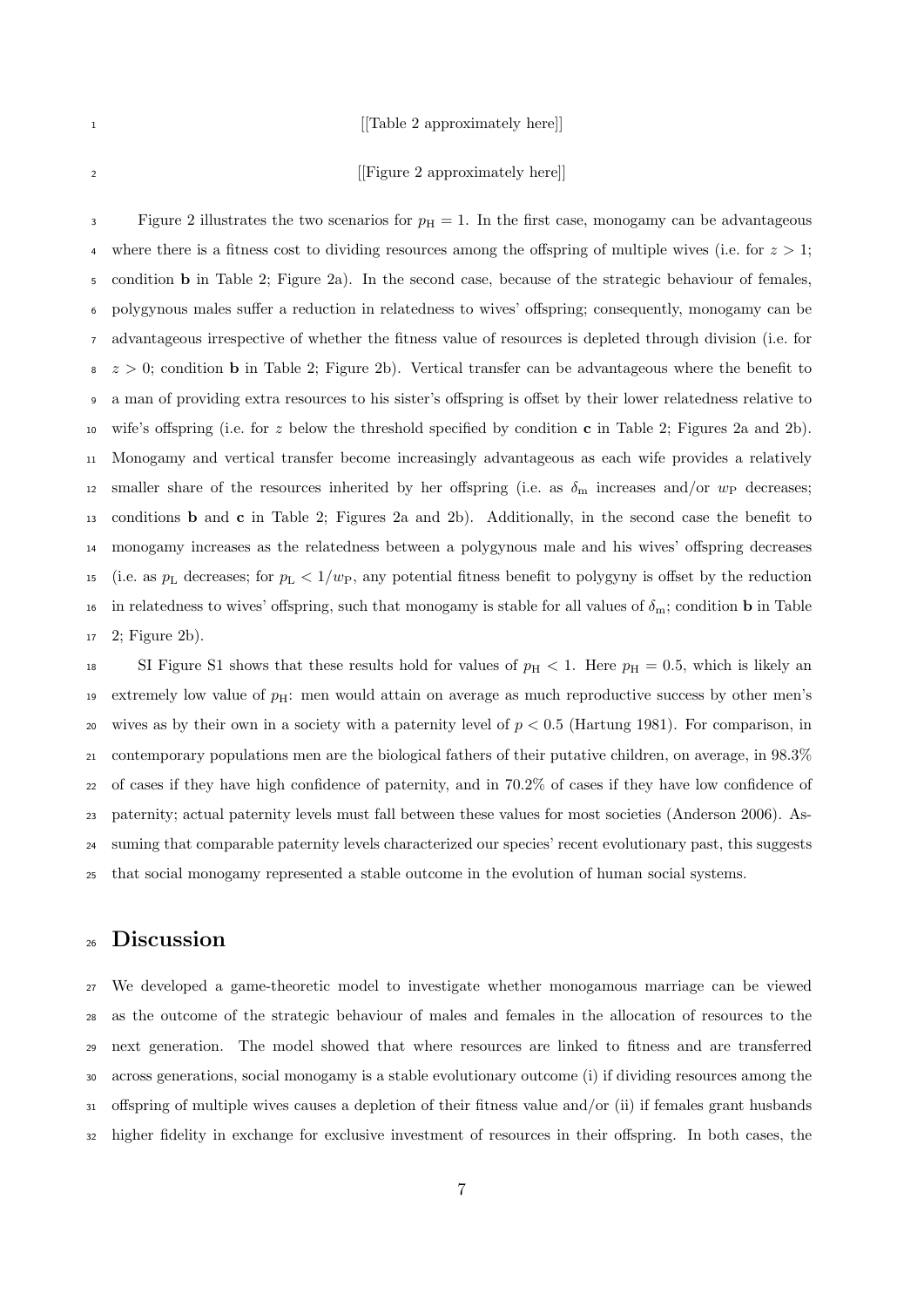benefit to monogamy increases as the relative contribution of resources by females decreases.

 These findings suggest that monogamous marriage can be understood as an individual-level adapta- tion by males and females to maximize their inclusive fitness. In turn, this challenges previous evolution- ary explanations for the emergence of monogamous marriage, and for variation in marriage strategies across societies more generally: the former assume the implication of group-level processes, while both assume that male reproductive success is always maximized by polygynous marriage or, equivalently, that variance in male reproductive success is always greater under polygynous than under monogamous marriage (Low 2003, 2007). The framework we develop makes both assumptions unnecessary. Rather, it shows that where resources are transferred across generations and are linked to fitness, whether monog- amous or polygynous marriage represents the optimal strategy for males depends on whether the value of the resources they provide is depleted through division among multiple heirs; some form of division is inevitable if multiple wives are involved.

 Further, this framework extends current evolutionary explanations for transfer strategies, which rely on the notion of strategic male behaviour (e.g. Alexander 1974; Greene 1978; Kurland 1979), to incor- porate the strategic behaviour of females: if selection favours males who allocate resources strategically, based on their level of paternity, it is also likely to favour females who allocate paternity strategically, based on the level of male investment in their offspring. This simple extension has important implica- tions for analysis of the evolution of marriage strategies, leading to a situation where both males and females stand to gain from monogamous marriage: males benefit from investing resources "safely" in the individuals in the next generation that provide the greatest potential fitness returns, that is, their wife's offspring; females, in turn, benefit from exclusive investment of their husband's resources in their own offspring. In a similar way, this extension is likely to have important implications for analysis of the evolution of other aspects of human social organization that are linked to transfer strategies: for example, the notion of strategic male behaviour in this context underlies current explanations for the evolution of descent systems (see review in Cronk & Gerkey 2007).

 The historical and ethnographic evidence suggest that these mechanisms likely operated in shaping the evolution of human social systems. In the Old World, polygyny prevails among African societies with subsistence economies based on pastoralism or extensive agriculture (Goody 1976). The relationship between resources and fitness documented for the Gabbra pastoralists of Kenya (Mace 1996) and for the Chewa horticulturalists of Malawi (Holden et al. 2003) indicates that in pastoralism and horticulture the fitness value of resources is not depleted through division. Among the Gabbra, for example, parents provide on average ten camels to marry off a son: three as bridewealth to the bride's kin, and seven to the groom for starting an independent household (Mace 1996). If the division of resources depleted their fitness value, the reproductive success of men owning five camels would be less than half the reproductive success of men owning ten. Conversely, men with five camels have more than half the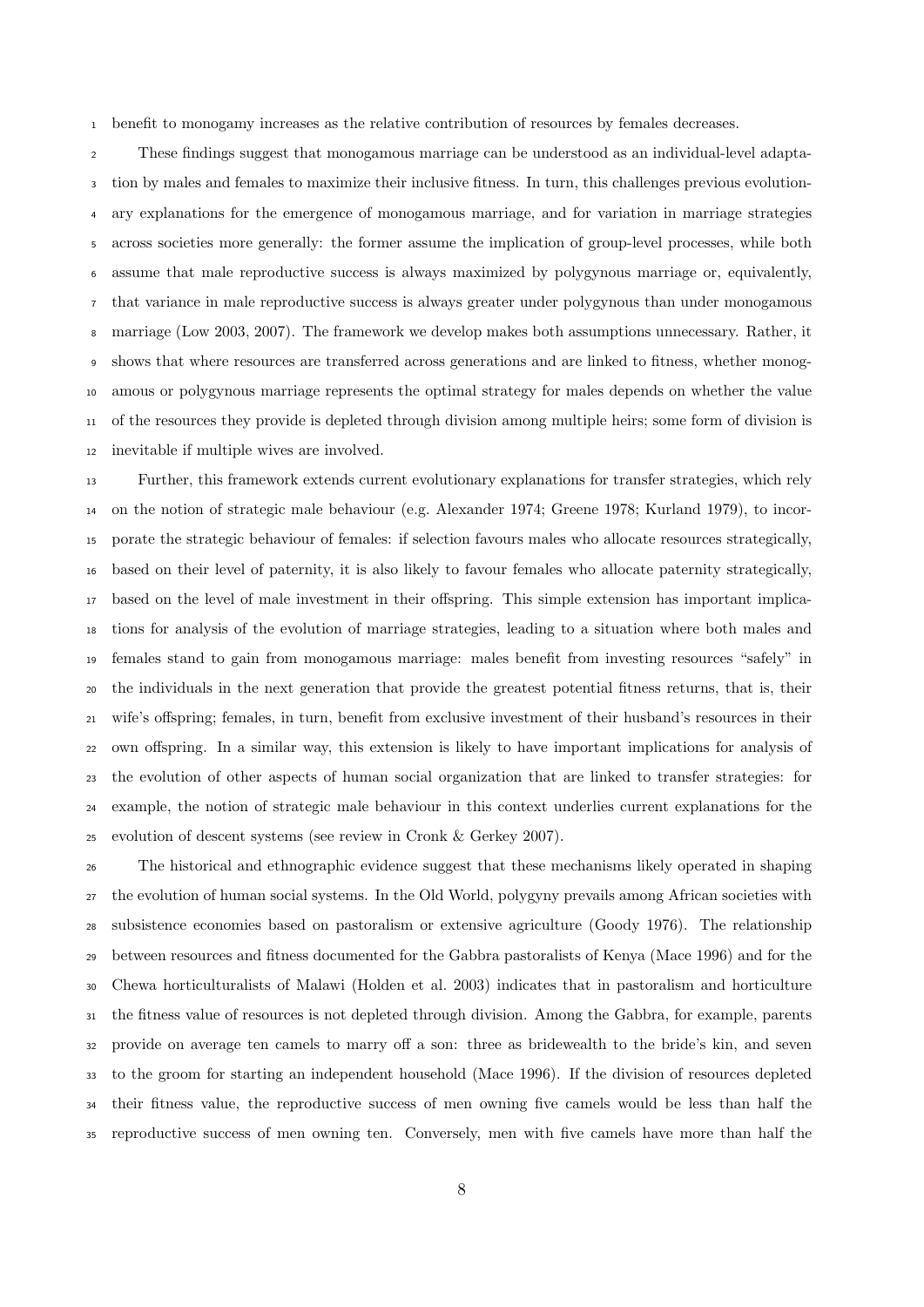reproductive success of men with ten (Mace 1996). This is likely because in both subsistence systems productivity is constrained more by availability of labour than by ownership of the primary productive resources (Goody 1976): in pastoralist societies holdings of livestock can easily be increased through husbandry; in horticultural societies the low productivity afforded by extensive agricultural techniques means that land is rarely a scarce resource (Gray 1964; Goody 1976).

 This is in stark contrast with the intensive agriculture practised in the historical societies of Eurasia, where irrigation and ploughing led to increased productivity, which in turn sustained continued popu- lation growth. Combined, increased productivity and population growth caused shortages of land. As land scarcity increased, so did the pressure to keep holdings above the minimum size required to set up a viable productive and reproductive unit (Goody 1976; Hrdy & Judge 1993). Under these conditions of habitat saturation, the partitioning of estates depleted their value; in extreme cases the reduction in value was so great that parents commonly designated a single heir, at the expense of all other offspring, through systems of unigeniture (Hrdy & Judge 1993; e.g. Boone 1986, 1988; Voland & Dunbar 1995).

 Consistent with our finding that social monogamy can be advantageous where the value of resources is depleted through division, marriage was typically monogamous in the agrarian societies of Eurasia with economies based on intensive agriculture (Goody 1976). In line with our expectations, the relative contribution of women to production is lower in these societies compared to other subsistence systems (Murdock & Provost 1973; Goody 1976). Indeed, across societies access to new land for expansion is a key ecological determinant of polygyny (White & Burton 1988), and within societies the incidence of polygyny declines with increasing scarcity of land (White 1988). This raises the possibility that restrictions on polygynous marriage emerged in the ancient societies of Eurasia following the adoption of intensive agriculture, as ownership of land became increasingly critical to economic success, and growing shortages of land imposed greater costs on partibility. Cultural norms promoting high paternity, such as ideologies of honour, virginity, and sexual fidelity, were common in these societies (Mair 1971; Scheidel 2009). To the extent that these norms resulted in an increase in average relatedness between a man and his wife's offspring, our findings suggest that they may have facilitated the establishment of social monogamy in this region.

 The model generates the following predictions about the cross-cultural distribution and history of marriage strategies, to be tested against the ethnographic, archaeological, and historical data. First, the stability of monogamous marriage requires that men transfer resources vertically, that is, to their wife's offspring. Therefore, we predict the cross-cultural data to reveal an association between monogamous marriage and the transfer of a man's property to his wife's offspring. Second, we expect the archaeo- logical evidence to show that the emergence of monogamous marriage was linked to the development of intensive agricultural techniques, possibly coupled with the establishment of social norms promoting high paternity. Analogous property considerations may help explain historically attested transitions be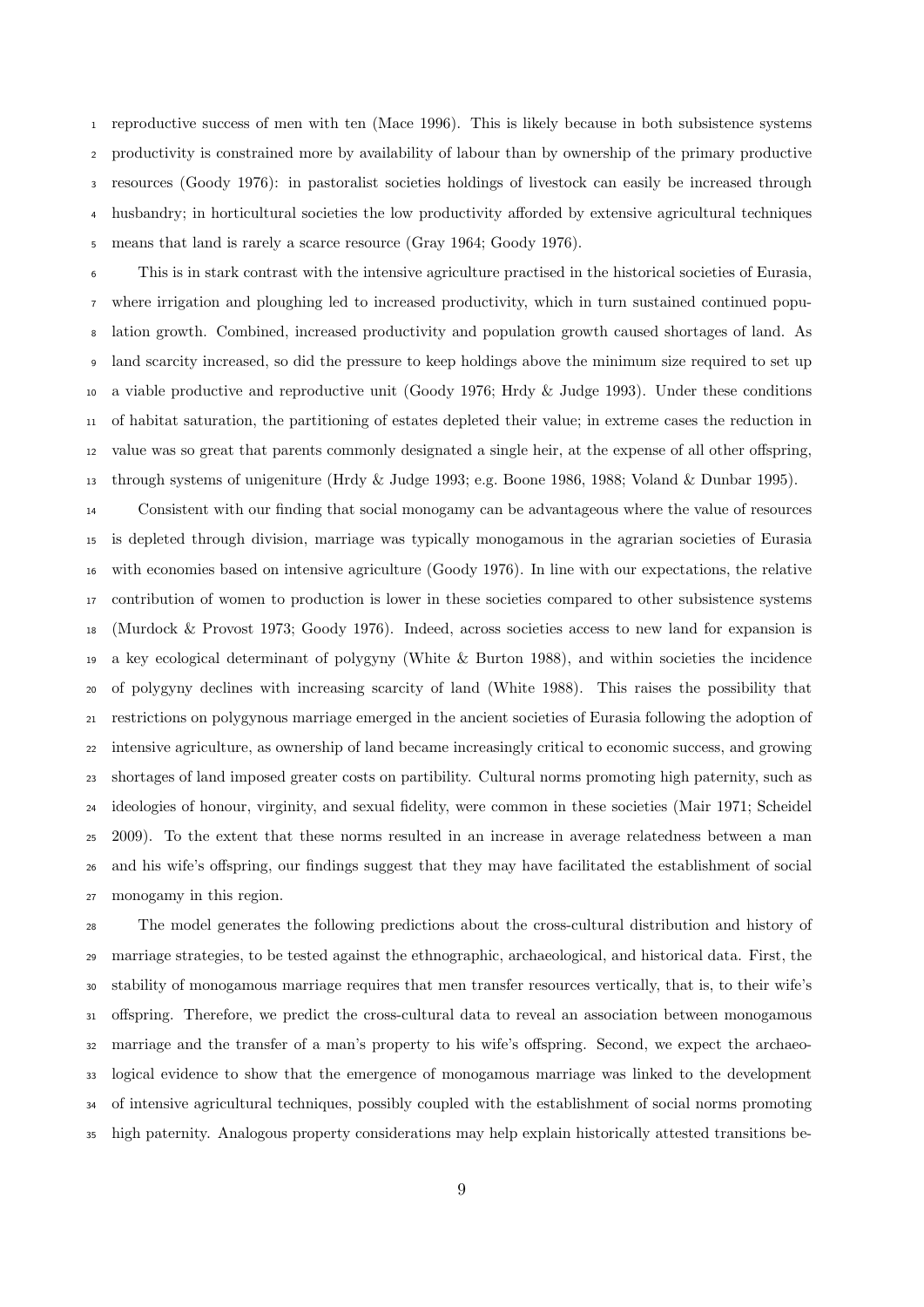tween marriage strategies within societies, such as the recent shift from polygyny to monogamy in several Muslim countries, or the shift from monogamy to polygyny among the Mormons during the nineteenth century (Cairncross 1974).

 Of course, any model can capture but a small fraction of variation in human social systems, and must overlook the many historical contingencies, such as the diffusion of religious beliefs (e.g. Goody 1983), that may have influenced their development. Yet placing this variation within an inclusive fitness framework allows us to conceptualize general evolutionary mechanisms shaping the organization of hu- man societies. This finally resolves the crux of anthropological discussions about whether the primary function of marriage is "economic and productive" or "sexual and reproductive" (Goody 1973, p. 189). In evolutionary terms, the proximate economic determinants of marriage underlie its ultimate reproductive function.

## <sup>12</sup> Acknowledgements

 We thank A. Grafen, K. Laland, R. Mace, R. Sear, S. Shennan, J. Wettlaufer, D. Yu for comments on the manuscript, W. Scheidel for access to an unpublished manuscript, G. Brown for discussion of issues relating to the coding of mating systems versus marriage strategies, and C. El Mouden, A. Gardner and two anonymous reviewers for feedback during the review process. L. F. was funded by the Economic and Social Research Council UK and by the UCL Graduate School. M. A. was supported by the Human Frontier Science Program Organization and by St John's College, Oxford.

# References

- Alexander, R. D. 1974 The evolution of social behavior. Annu. Rev. Ecol. Syst. 5, 325–383.
- Alexander, R. D. 1987 The biology of moral systems. Hawthorne: Aldine de Gruyter.

 Alexander, R. D., Hoogland, J. L., Howard, R. D., Noonan, K. M., & Sherman, P. W. 1979 Sexual 23 dimorphisms and breeding systems in pinnipeds, ungulates, primates, and humans. In Evolutionary biology and human social behavior: an anthropological perspective (eds. N. A. Chagnon & W. Irons), pp. 402–435. North Scituate: Duxbury Press.

- Anderson, K. G. 2006 How well does paternity confidence match actual paternity? Evidence from 27 worldwide nonpaternity rates. Curr. Anthropol. 47, 513-520.
- Betzig, L. 1992a Roman monogamy. Ethol. Sociobiol. 13, 351–383.
- Betzig, L. 1992b Roman polygyny. Ethol. Sociobiol. 13, 309–349.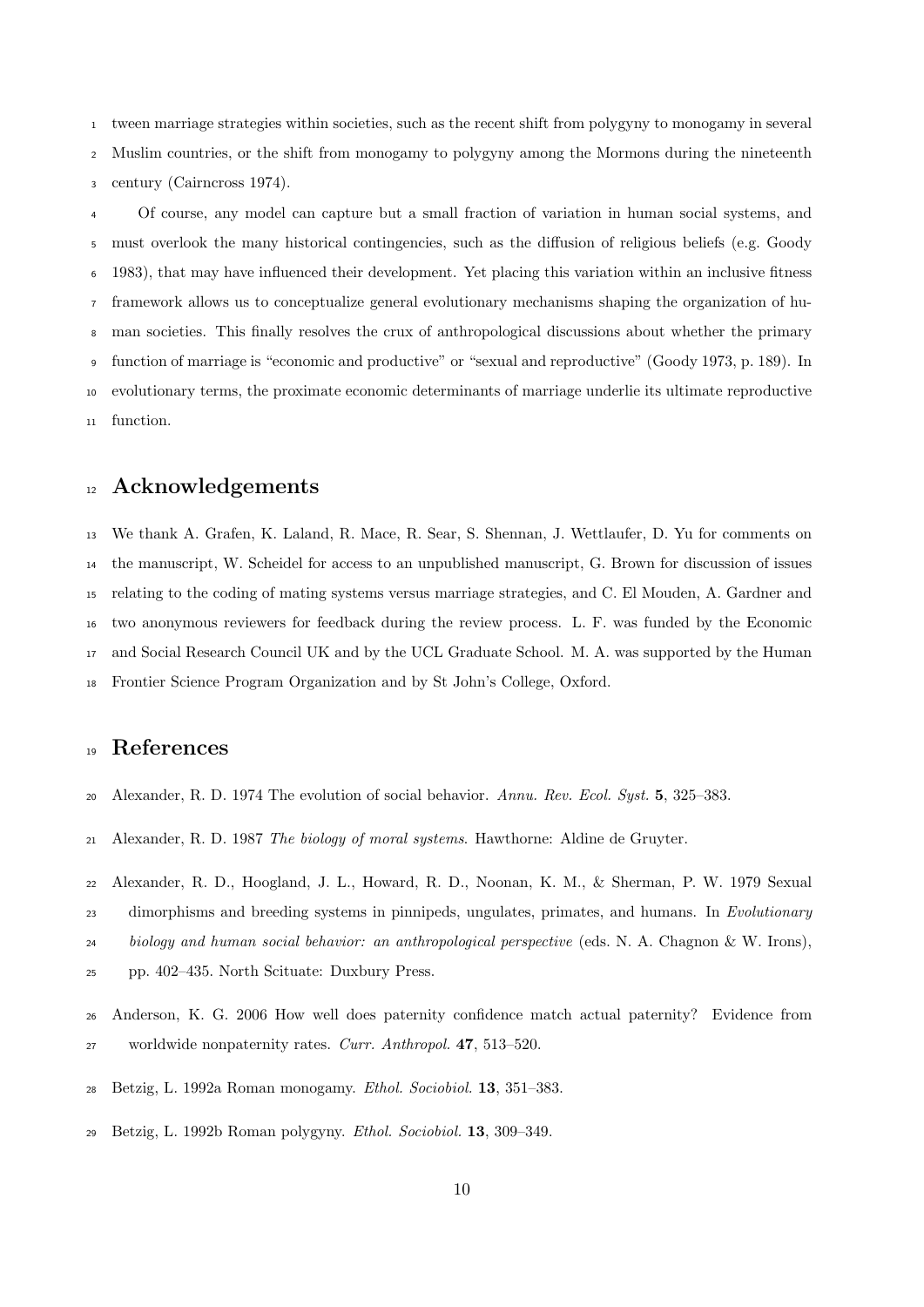- Boone, J. L., III 1986 Parental investment and elite family structure in preindustrial states: a case study of late medieval-early modern Portuguese genealogies. Am. Anthropol. 88, 859–878.
- Boone, J. L., III 1988 Parental investment, social subordination, and population processes among the
- 15th and 16th century Portuguese nobility. In Human reproductive behavior: a Darwinian perspective
- (eds. L. Betzig, M. Borgerhoff Mulder, & P. Turke), pp. 201–219. Cambridge: Cambridge University
- Press.
- Bowles, S., Choi, J.-K., & Hopfensitz, A. 2003 The co-evolution of individual behaviors and social institutions. J. Theor. Biol. 223, 135–147.
- Broude, G. J. & Greene, S. J. 1976 Cross-cultural codes on twenty sexual attitudes and practices. 10 Ethnology **15**, 409–429.
- Brown, G. R., Laland, K. N., & Borgerhoff Mulder, M. 2009 Bateman's principles and human sex roles. Trends Ecol. Evol. 24, 297–304.
- Cairncross, J. 1974 After polygamy was made a sin: the social history of Christian polygamy. London: Routledge & Kegan Paul.
- Clutton-Brock, T. H. & Vincent, A. C. J. 1991 Sexual selection and the potential reproductive rates of 16 males and females. Nature 351, 58–60.
- Cronk, L. & Gerkey, D. 2007 Kinship and descent. In Oxford handbook of evolutionary psychology (eds. R. I. M. Dunbar & L. Barrett), pp. 463–478. Oxford: Oxford University Press.
- Dunbar, R. I. M. & Barrett, L. 2007 Evolutionary psychology in the round. In Oxford handbook of evolutionary psychology (eds. R. I. M. Dunbar & L. Barrett), pp. 3–9. Oxford: Oxford University Press.
- Flinn, M. 1981 Uterine vs. agnatic kinship variability and associated cousin marriage preferences: an evolutionary biological analysis. In Natural selection and social behavior: recent research and new theory (eds. R. D. Alexander & D. W. Tinkle), pp. 439–475. New York: Chiron Press.
- 25 Geary, D. G. 2006 Coevolution of paternal investment and cuckoldry in humans. In Female infidelity and paternal uncertainty: evolutionary perspectives on male anti-cuckoldry tactics (eds. S. M. Platek
- & T. K. Shackelford), pp. 14–34. Cambridge: Cambridge University Press.
- Goody, J. 1973 Polygyny, economy, and the role of women. In The character of kinship (ed. J. Goody), pp. 175–190. London: Cambridge University Press.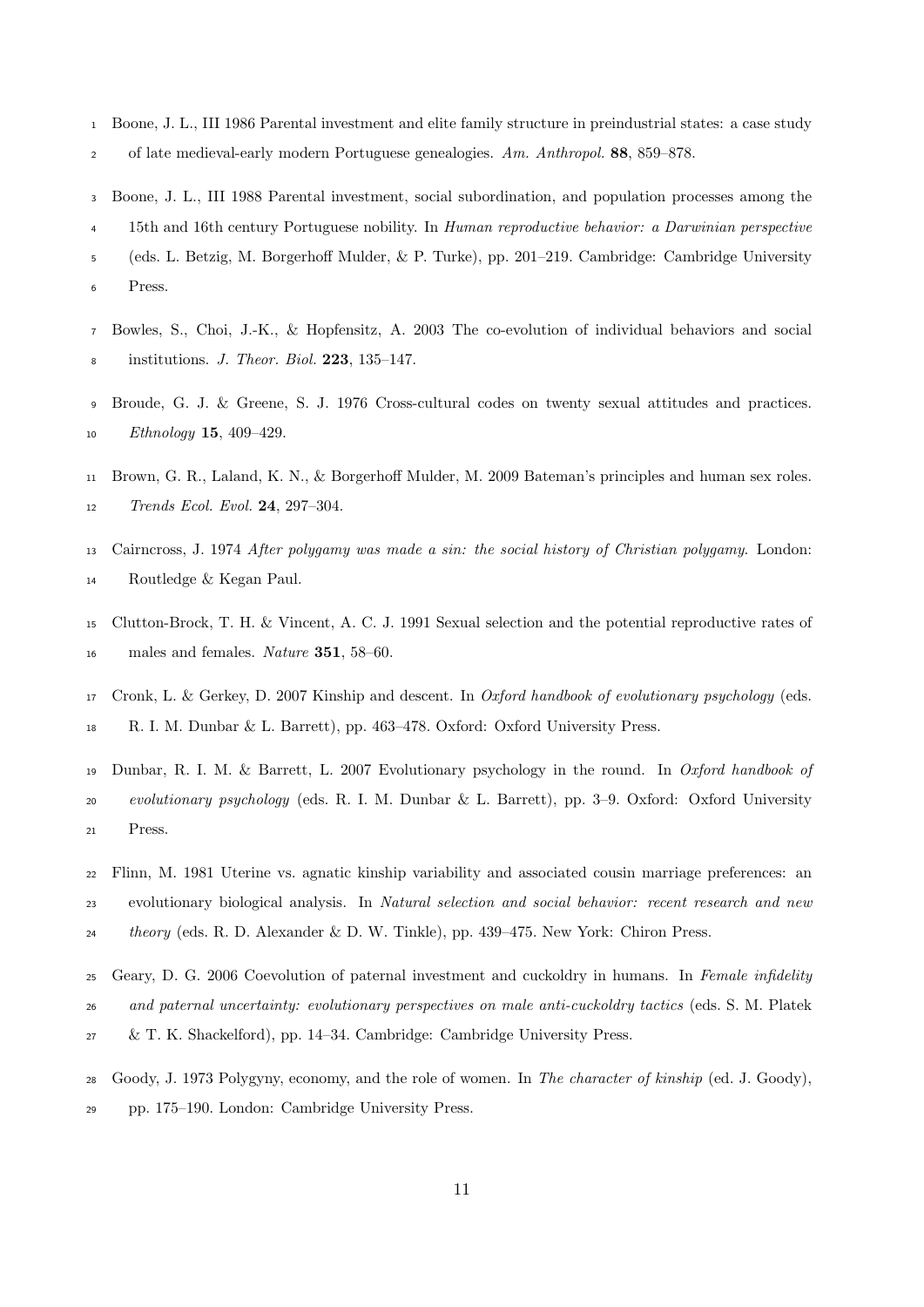- Goody, J. 1976 Production and reproduction: a comparative study of the domestic domain. Cambridge: Cambridge University Press.
- Goody, J. 1983 The development of the family and marriage in Europe. Cambridge: Cambridge University Press.
- Gray, R. F. 1964 Introduction. In The family estate in Africa: studies in the role of property in family
- $\epsilon$  structure and lineage continuity (eds. R. F. Gray & P. H. Gulliver), pp. 1–33. London: Routledge & Kegan Paul.
- Greene, P. J. 1978 Promiscuity, paternity, and culture. Am. Ethnol. 5, 151–159.
- 9 Hamilton, W. D. 1964a The genetical evolution of social behaviour. I. J. Theor. Biol. 7, 1–16.
- Hamilton, W. D. 1964b The genetical evolution of social behaviour. II. J. Theor. Biol. 7, 17–52.
- Hartung, J. 1981 Paternity and inheritance of wealth. Nature 291, 652–654.
- Herlihy, D. 1995 Biology and history: the triumph of monogamy. J. Interdiscipl. Hist. 25, 571–583.
- Holden, C. J., Sear, R., & Mace, R. 2003 Matriliny as daughter-biased investment. Evol. Hum. Behav. 24, 99–112.
- Hrdy, S. B. & Judge, D. S. 1993 Darwin and the puzzle of primogeniture: an essay on biases in parental investment after death. Hum. Nature 4, 1–45.
- Kurland, J. A. 1979 Paternity, mother's brother, and human sociality. In Evolutionary biology and human

social behavior: an anthropological perspective (eds. N. A. Chagnon & W. Irons), pp. 145–180. North

- Scituate, MA: Duxbury Press.
- Low, B. S. 2003 Ecological and social complexities in human monogamy. In Monogamy: mating strategies
- and partnerships in birds, humans and other mammals (eds. U. H. Reichard & C. Boesch), pp. 161–176.
- Cambridge: Cambridge University Press.
- Low, B. S. 2007 Ecological and socio-cultural impacts on mating and marriage systems. In Oxford handbook of evolutionary psychology (eds. R. I. M. Dunbar & L. Barrett), pp. 449–462. Oxford: Oxford University Press.
- Mace, R. 1996 Biased parental investment and reproductive success in Gabbra pastoralists. Behav. Ecol. Sociobiol. 38, 75–81.
- Mair, L. P. 1971 Marriage. Harmondsworth: Penguin Books Ltd.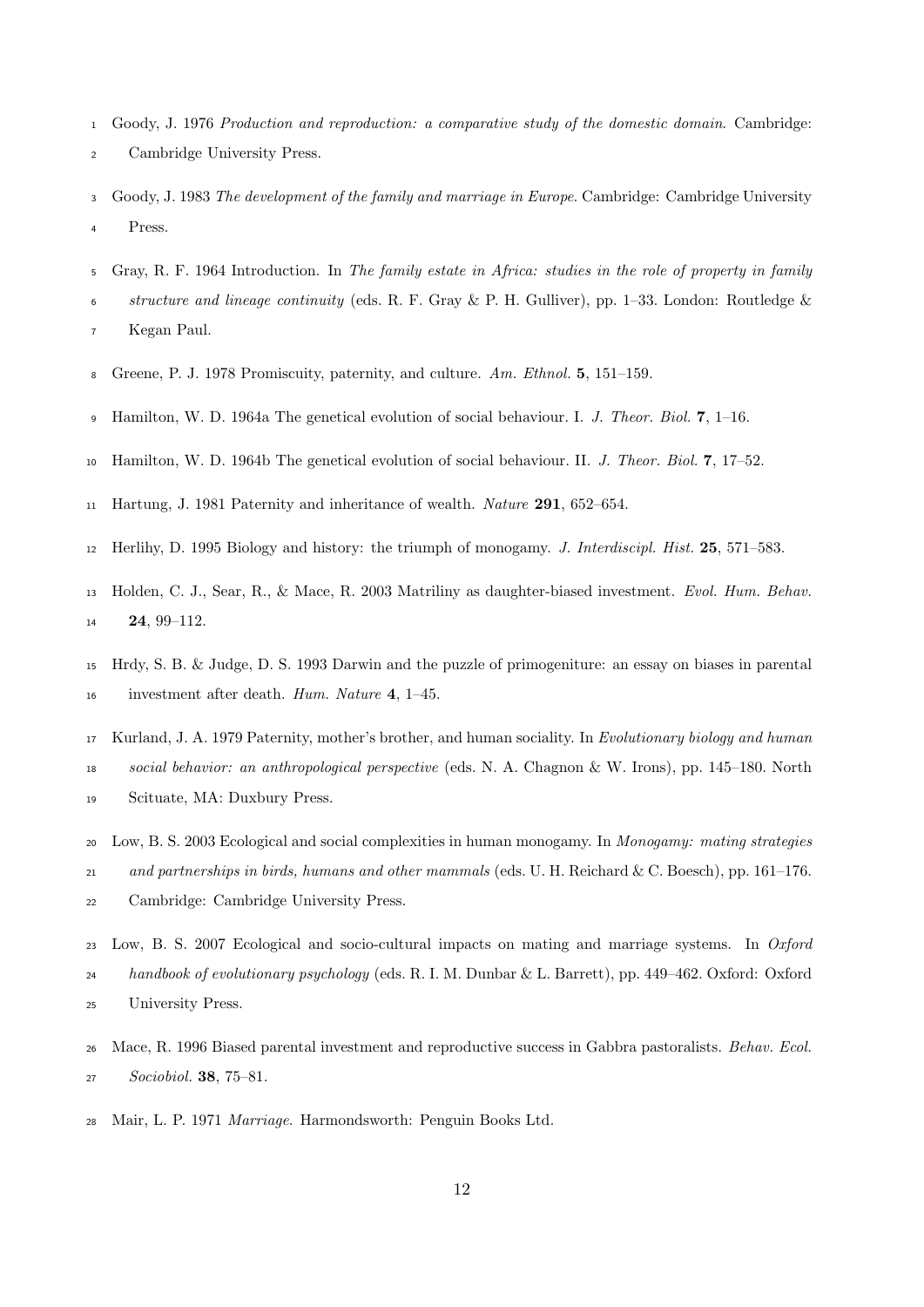- Marlowe, F. W. 2003 The mating system of foragers in the Standard Cross-Cultural Sample. Cross-Cult. Res. 37, 282-306.
- Maynard Smith, J. 1982 Evolution and the theory of games. Cambridge: Cambridge University Press.
- Murdock, G. P. & Provost, C. 1973 Factors in the division of labor by sex: a cross-cultural analysis. Ethnology 12, 203–225.
- Murdock, G. P. & White, D. R. 1969 Standard cross-cultural sample. Ethnology 8, 329–369.
- Murdock, G. P. & Wilson, S. F. 1972 Settlement patterns and community organization: cross-cultural codes 3. Ethnology 11, 254–295.
- Richerson, P. J. & Boyd, R. 2005 Not by genes alone: how culture transformed human evolution. Chicago, IL: The University of Chicago Press.
- Rogers, A. R. 1990 Evolutionary economics of human reproduction. Ethol. Sociobiol. 11, 479–495.
- Scheidel, W. 2009 Sex and empire: a Darwinian perspective. In The dynamics of ancient empires: state

power from Assyria to Byzantium (eds. I. Morris & W. Scheidel), pp. 255–324. New York, NY: Oxford

- University Press.
- Trivers, R. L. 1972 Parental investment and sexual selection. In Sexual selection and the descent of man 1871–1971 (ed. B. Campbell), pp. 136–179. London: Heinemann.
- Voland, E. & Dunbar, R. I. M. 1995 Resource competition and reproduction: the relationship between 18 economic and parental strategies in the Krummhörn population (1720–1874). Hum. Nature 6, 33–49.
- West, S. A., Griffin, A. S., & Gardner, A. 2007 Social semantics: altruism, cooperation, mutualism, strong reciprocity and group selection. J. Evolution. Biol. 20, 415–432.
- Westermarck, E. 1921 The history of human marriage, vol. 3. 5th edn. London: MacMillan and Co., Ltd.
- White, D. R. 1988 Rethinking polygyny: co-wives, codes, and cultural systems. Curr. Anthropol. 29, 529–572.
- White, D. R. & Burton, M. L. 1988 Causes of polygyny: ecology, economy, kinship, and warfare. Am. Anthropol. 90, 871–887.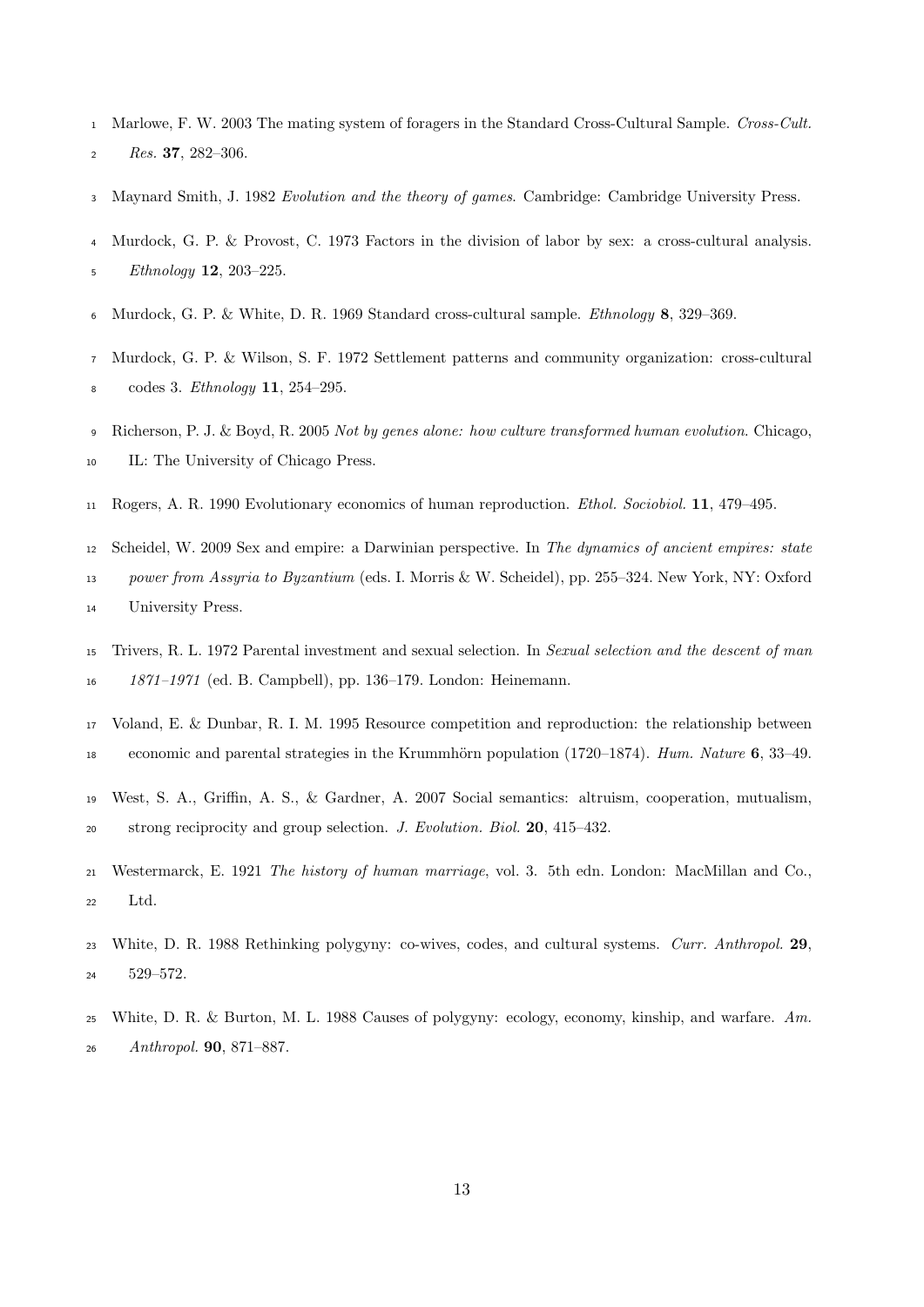# <sup>1</sup> Tables

|                                                | Focal individual                                                                     |                                                                                                     |
|------------------------------------------------|--------------------------------------------------------------------------------------|-----------------------------------------------------------------------------------------------------|
| $Symbol^*$                                     | M                                                                                    | $\mathbb F$                                                                                         |
| Resource transfers to $\mathbb{B}'(\beta_i)$   |                                                                                      |                                                                                                     |
| $\beta_1$                                      | $\Omega \, \mathring{m}_V[\delta_m + \mathring{w} \, (\delta_f/h)]$                  | $\Omega \, m_{\rm V}[\delta_{\rm m} + w \, (\delta_{\rm f}/h)]$                                     |
| $\beta_2$                                      | $\Omega\,\mathring{w}\,m_{\rm V}(h-1)(\delta_{\rm m}/w+\delta_{\rm f}/h)$            | $\Omega w m_V(h-1)(\delta_m/w+\delta_f/h)$                                                          |
| $\beta_3$                                      | $\Omega \,\mathring{w}\, (1-\Omega) \delta_{\rm m}$                                  | $\Omega w(1-\Omega)\delta_{\rm m}$                                                                  |
| $\beta_4$                                      | $\Omega \,\hat{w} \,\Omega \,m_{\rm D}[\delta_{\rm m}+w\,(\delta_{\rm f}/h)]$        | $\Omega w \Omega m_{\rm D}[\delta_{\rm m} + w (\delta_{\rm f}/h)]$                                  |
| Resource transfers to $\mathbb{F}'$ $(\phi_i)$ |                                                                                      |                                                                                                     |
| $\phi_1$                                       | $(1-\Omega)\delta_{\rm m}$                                                           | $(1-\Omega)\delta_{\rm m}$                                                                          |
| $\phi_2$                                       | $\Omega \,\mathring{m}_{\rm D}[\delta_{\rm m} + \mathring{w} \, (\delta_{\rm f}/h)]$ | $\Omega m_{\rm D}[\delta_{\rm m}+w(\delta_{\rm f}/h)]$                                              |
| $\phi_3$                                       | $(1-\Phi)\delta_{\rm f}$                                                             | $(1-\Phi)\delta_{\rm f}$                                                                            |
| $\phi_4$                                       | $\Phi$ h $m_{\rm V}(\delta_{\rm m}/w + \delta_{\rm f}/h)$                            | $\Phi \stackrel{\circ}{h} \stackrel{\circ}{m}_{\rm V}(\delta_{\rm m}/w + \delta_{\rm f}/\check{h})$ |
| Coefficients of relatedness $(r_{xy})$         |                                                                                      |                                                                                                     |
| to $\mathbb{B}'$                               | $[\hat{p} + (h-1)p]/2h^2$                                                            | $(p/2h)[(1+p^2/h)/4]$                                                                               |
| to $\mathbb{F}'$                               | $(1/2)[(1+p^2/h)/4]$                                                                 | 1/2                                                                                                 |

Table 1: Symbols used in the inclusive fitness payoffs

<sup>\*</sup> The subscript  $i = 1, \ldots, 4$  to  $\beta$  and  $\phi$  denotes the pathway through which resources are transferred to the heir, while the subscripts to r denote the focal individual x (M or F) and heir y ( $\mathbb{B}'$  or  $\mathbb{F}'$ ), as per Figure 1.  $\Omega$  denotes the marriage probability for males,  $\Phi$  the marriage probability for females.  $m<sub>V</sub>$  denotes the probability that a male transfers vertically,  $m_D = 1 - m_V$  the probability that he transfers diagonally. <sup>°</sup> indicates any attribute that may depend on the relevant strategy for the focal individual, such that its value may differ from the corresponding value for the resident population. See SI Text for details.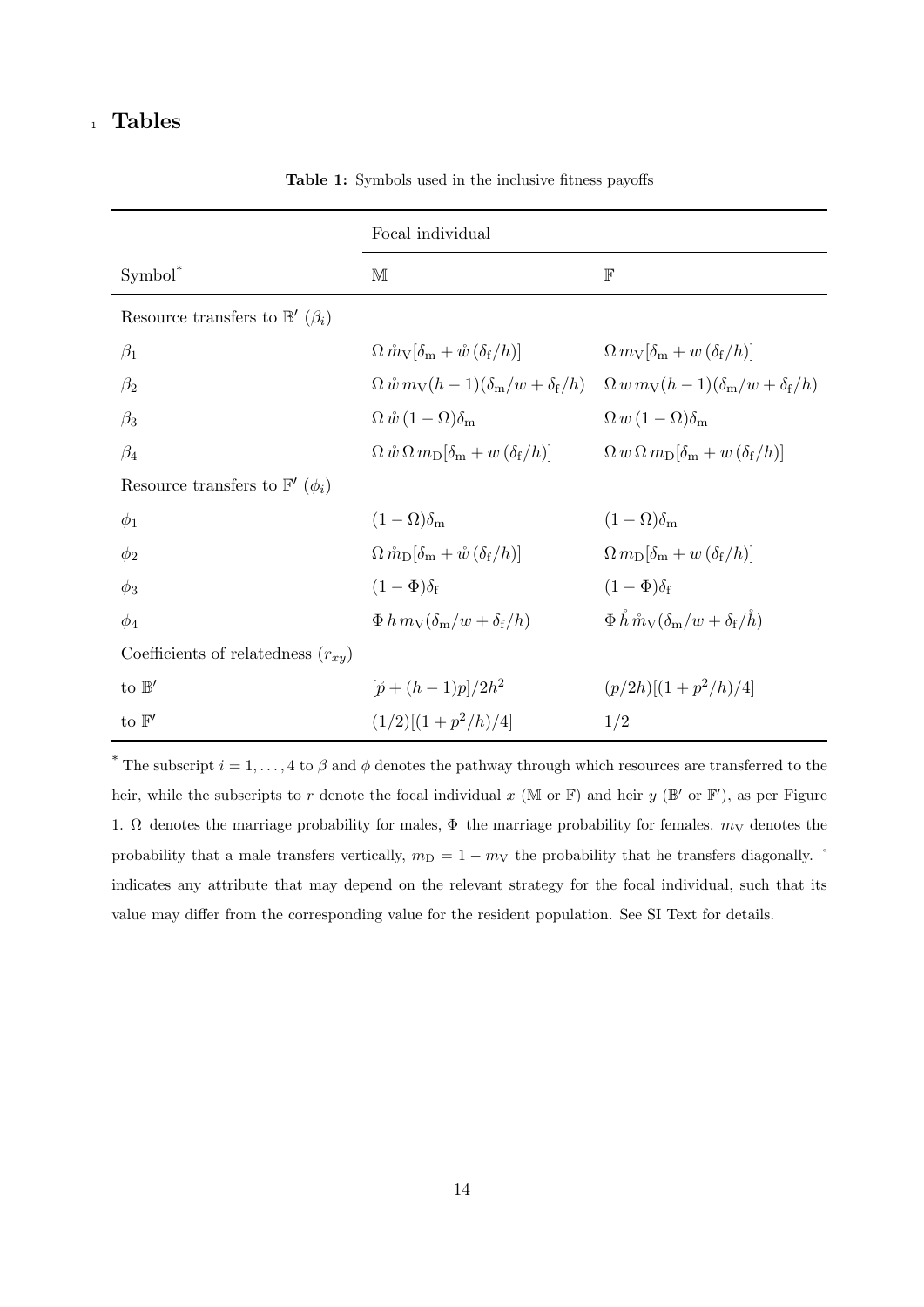| Notation <sup>*</sup> | Condition <sup><math>\dagger</math></sup> | Strategy of mutant males                                                                                        |
|-----------------------|-------------------------------------------|-----------------------------------------------------------------------------------------------------------------|
| a                     | $z < \log 3 / \log 2$                     | Monogamous marriage with diagonal transfer                                                                      |
| b‡                    |                                           | $w_P(\delta_m/w_P + \delta_f)^2 p_L < 1$ Polygynous marriage with vertical transfer                             |
| C                     |                                           | $(2\delta_{\rm m} + \delta_{\rm f} + w_{\rm P}\delta_{\rm f})^z < 3$ Polygynous marriage with diagonal transfer |

**Table 2:** Conditions for the stability of "suspicious" monogamous males for  $p<sub>H</sub> = 1$ 

 $^\ast$  Corresponds to the notation used in Figure 2a. See SI Text for details.

<sup>†</sup>  $w_P > 1$  denotes the number of wives for a polygynous male.

 $^\ddag\,p_{\rm L}=1$  with females who always provide "high" paternity.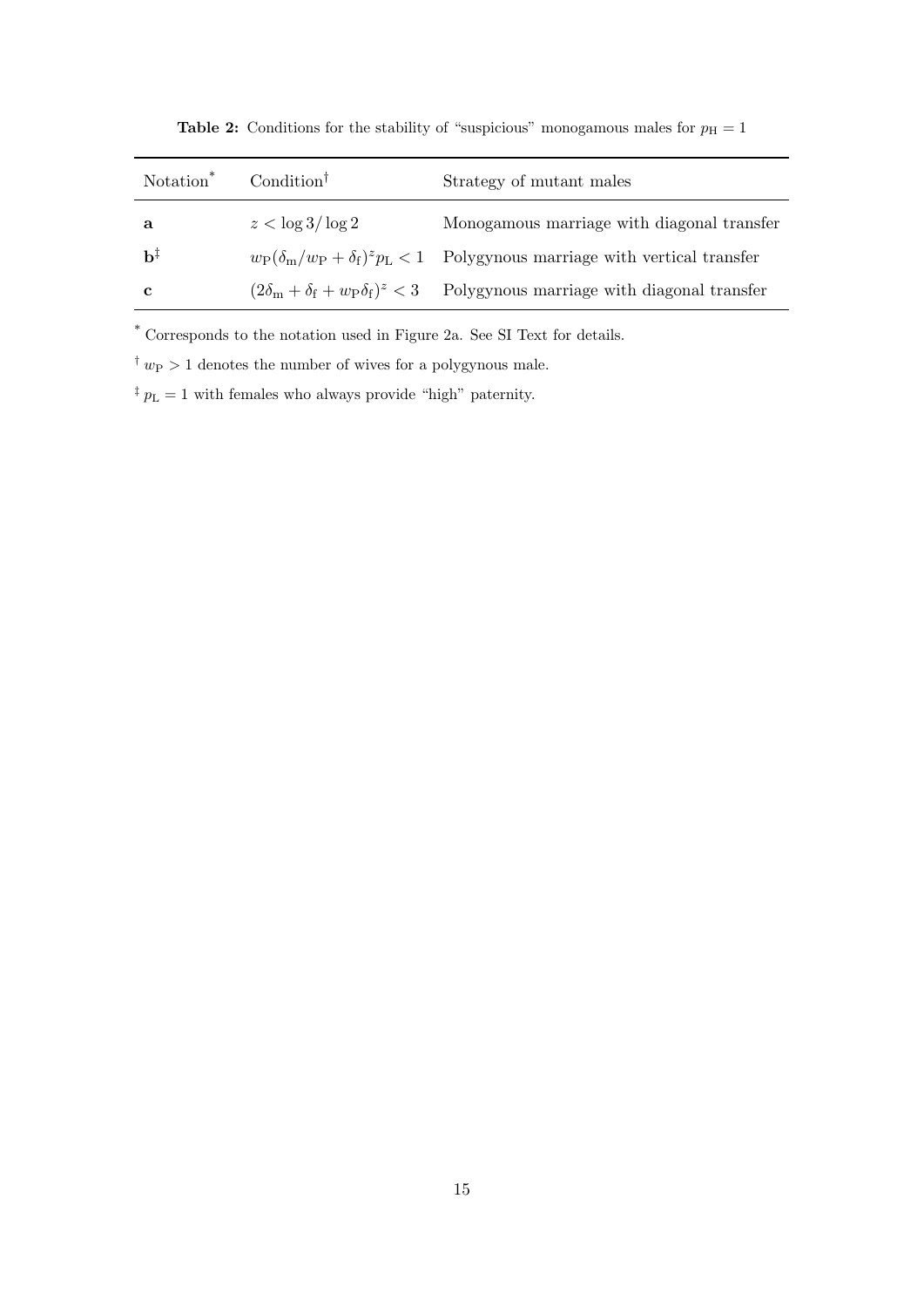## <sup>1</sup> Figures



Figure 1: Inclusive fitness contributions for a focal male M and a focal female F. In the parent generation crosses represent marriages, solid lines represent brother–sister relationships (A: F's husband;  $\mathbb{B}$ : M's wife;  $\mathbb{C}$ :  $\mathbb{B}$ 's brother). In the offspring generation  $\mathbb{B}'$  and  $\mathbb{F}'$  each represent a sibling pair ( $\mathbb{B}'$ : B's offspring;  $\mathbb{F}'$ : F's offspring). Dashed arrows represent resource transfers from parent to offspring generation.  $\beta_i$  represents resources transferred to  $\mathbb{B}'$  ( $\beta_1$  if M transfers vertically;  $\beta_2$  if  $\mathbb{B}$  is polyandrous and her other husbands, excluding M, transfer vertically;  $\beta_3$  if C does not marry;  $\beta_4$  if C marries and transfers diagonally);  $\beta_2$  is grey to indicate that the resources are transferred by  $\mathbb{B}$ 's husbands (other than M, not shown), rather than by B herself.  $\phi_i$  represents resources transferred to  $\mathbb{F}'$  ( $\phi_1$  if M does not marry;  $\phi_2$  if M marries and transfers diagonally;  $\phi_3$  if  $\mathbb F$  does not marry;  $\phi_4$  if  $\mathbb F$  marries and A transfers vertically). See text and SI Text for details.